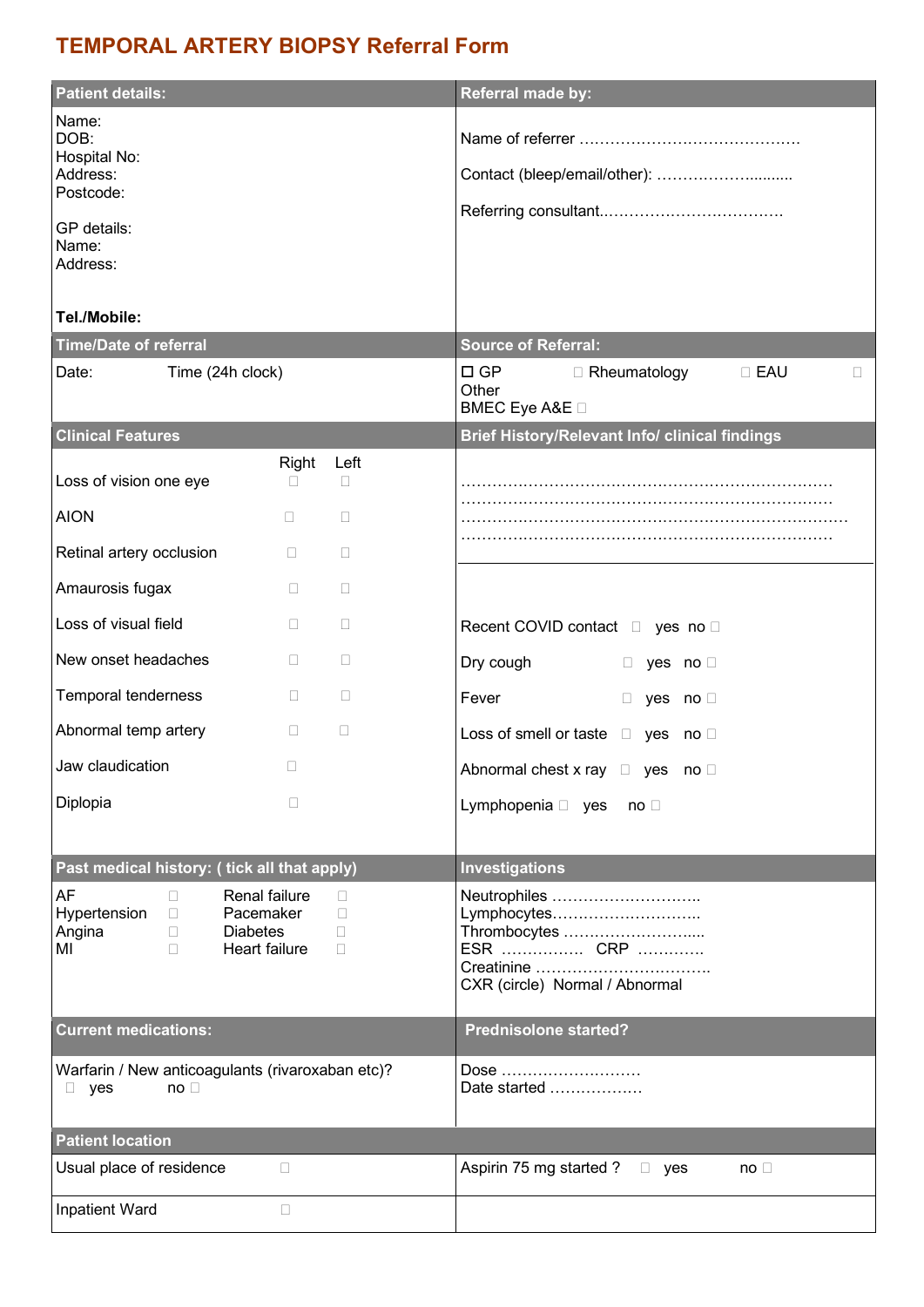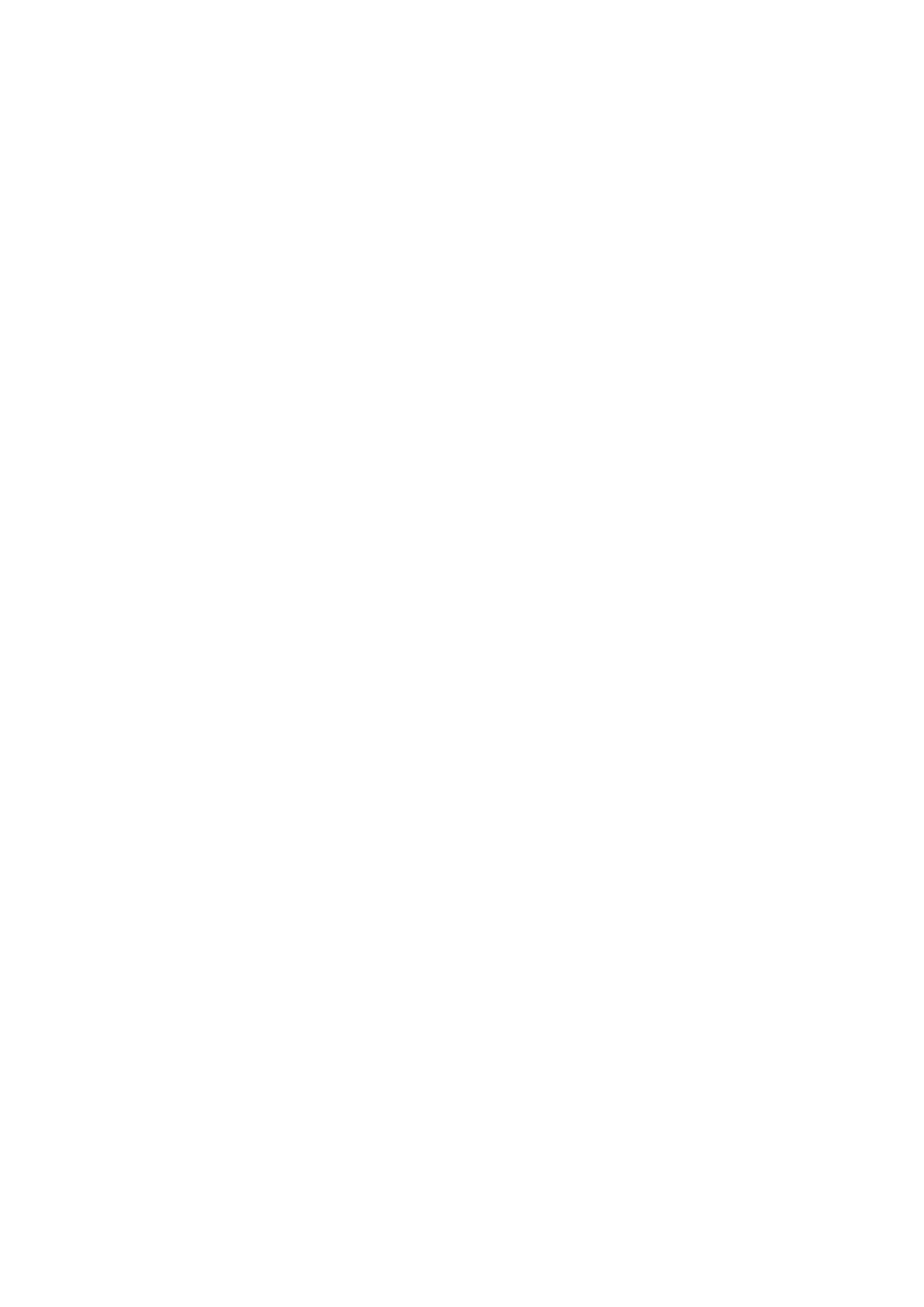# **Standard operating procedure for temporal artery biopsy (TAB) during COVID-19 epidemic**

Team required : 1 surgeon, 1 nurse, 1 runner. TAB coordination

[Daya Dhinsa [\(daya.dhinsa@nhs.net\)](mailto:daya.dhinsa@nhs.net) / Lauren Davies [\(laurendavies1@nhs.net\)](mailto:laurendavies1@nhs.net) ]

Location : Theatre 4 BMEC

#### 1. Patient identified as requiring TAB

A- Fill **attached request form** and send to TAB coordinator by email . Action : doctor requesting biopsy ( eye casualty ophthalmology/ rheumatology)

B- Neuro-ophthalmology to vet referral. Action: neuro-ophthalmology consultant 2. Patient listed for TAB

A. Assign date and team in theatre 4 as soon as possible. **Action**: TAB rota coordinator (Daya/Lauren )

B. Identify available surgeon from TAB rota (M Abdallah, L Alvarez, F Mellington, AJ Ghauri, senior ST/fellow). Action: TAB rota coordinator (Daya/Lauren)

#### IMPORTANT:

- Due to intrinsic high patient risk for severe COVID-19 infection, best available level of **PPE should be worn by patient, surgeon and theatre staff** to minimise chances of contamination.
- Staff should minimise contact with patient unless absolutely necessary during procedure.